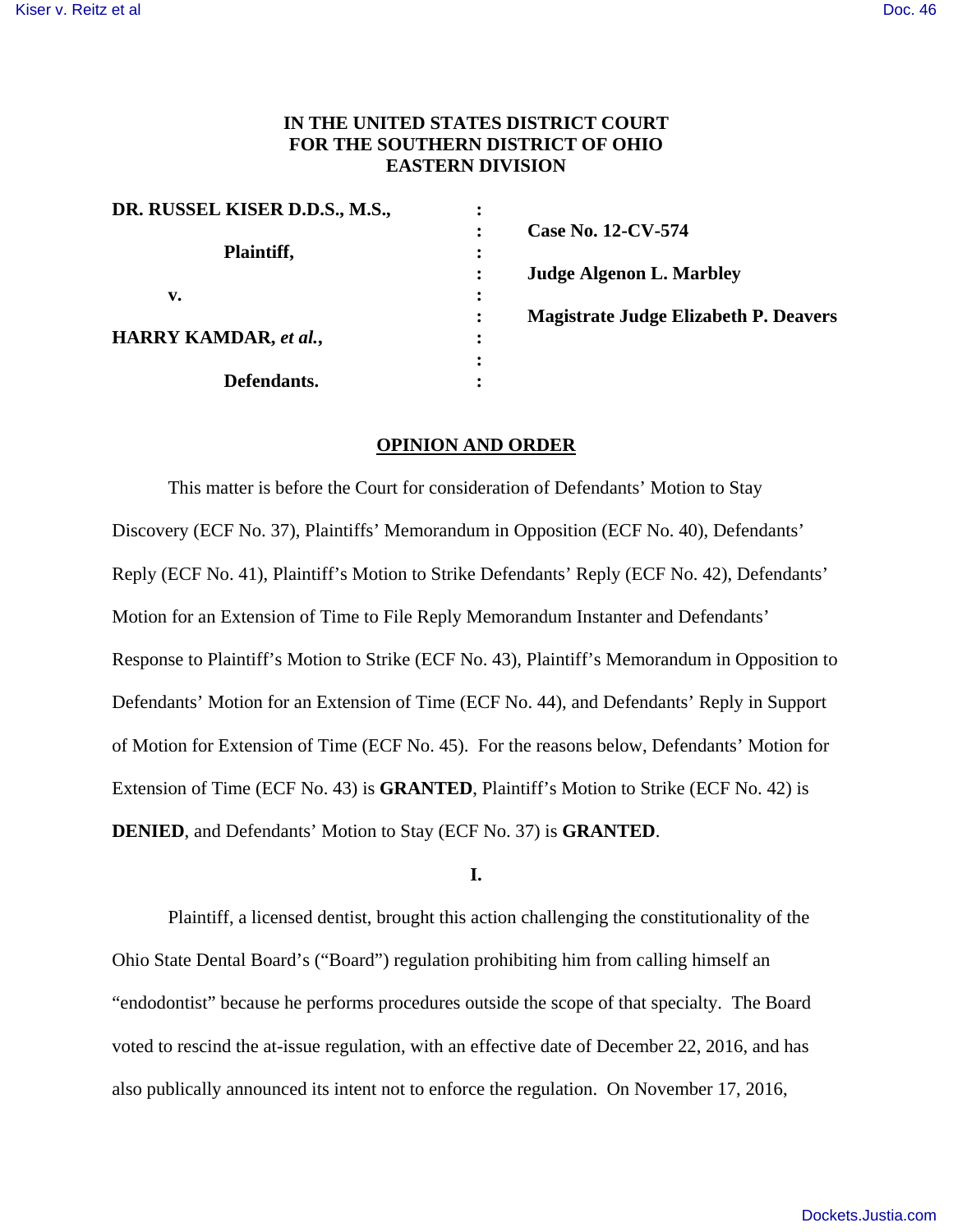Defendants filed a Motion to Dismiss for Lack of Jurisdiction, arguing that the Board's rescission of the regulation at issue renders this action moot. (ECF No. 36.) Defendants contemporaneously filed the subject Motion to Stay (ECF No. 37), seeking a stay of discovery pending resolution of their Motion to Dismiss.

In their Motion to Stay, Defendants argue that because the Board's rescission of the subject regulation renders this action moot, discovery would serve no purpose and would waste party resources. Defendants contend that a stay of discovery pending the Court's resolution of this threshold, legal issue is therefore warranted.

 Plaintiff opposes a stay, arguing that the instant action is not moot because he is entitled to a declaration that his civil rights have been violated for the past four years. Plaintiff maintains that "there is a very real possibility that the challenged conduct could be repeated through repromulgation of the regulation." (Pl.'s Mem. in Opp. 2, ECF No. 40.) Plaintiff also notes that he is "investigating evidence that suggests that rescission of the regulation was done in bad faith . . . ." (*Id*.) He asserts that he needs to take "three or four depositions" to assist the Court in deciding Defendants' Motion to Dismiss.

 Defendants filed their Reply in support of the Motion to Stay three business days late, on December 20, 2016. Plaintiff filed a Motion to Strike (ECF No. 42), asking the Court to strike the Reply as untimely, prompting Defendants to file a Motion for Extension of Time to for Leave to File Reply Memorandum *Instanter* and Response to Plaintiff's Motion to Strike (ECF No. 43). Defendants explain that they were under the mistaken impression that the Court's November 29, 2016 Order (ECF No. 39) granted an extension until December 22, 2016, for them to file their Reply. The November 29, 2016 Order upon which they rely, however, only allowed an extension of time until December 22, 2016, for Plaintiff to file his Memorandum in Opposition

2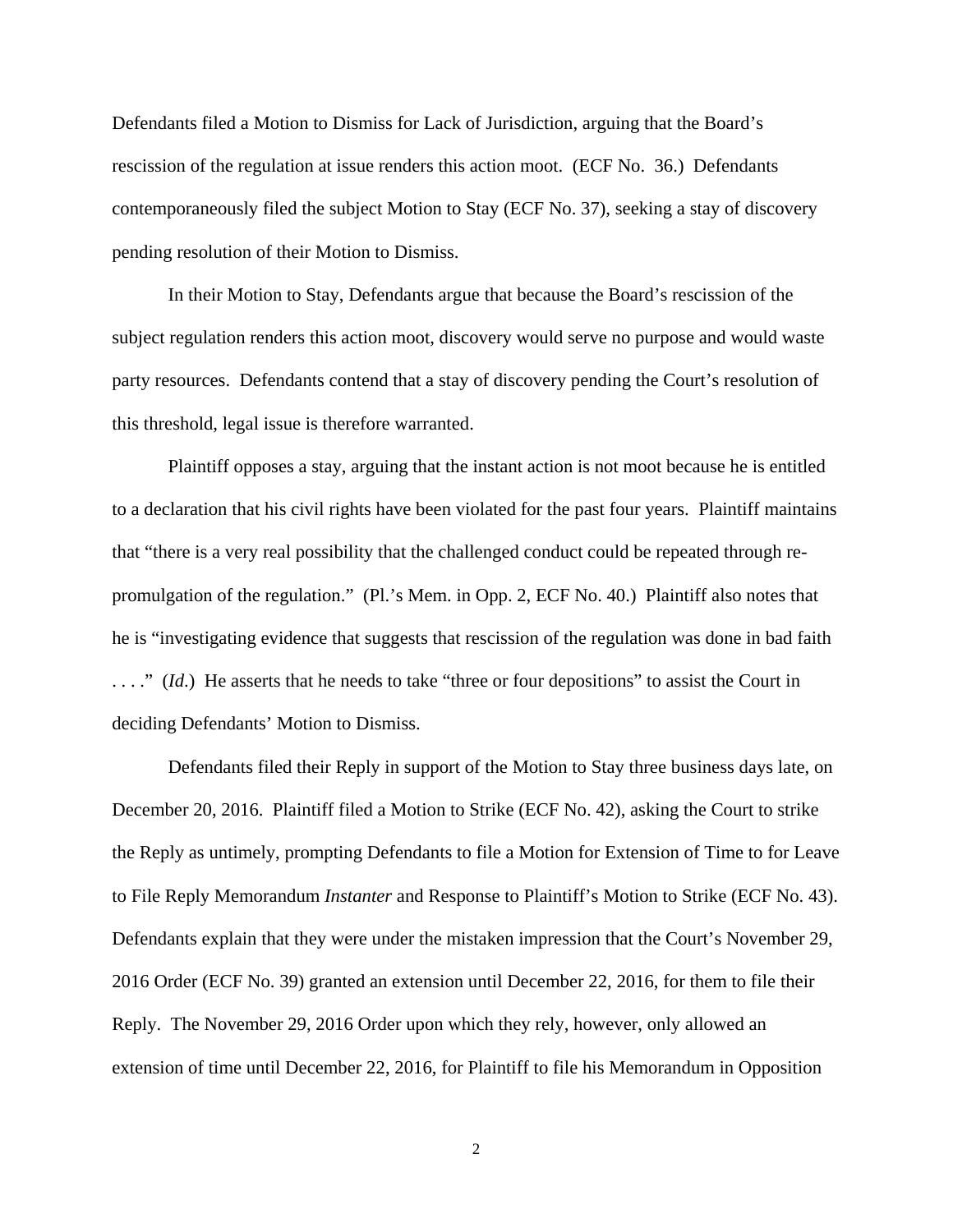to Defendants' Motion to Dismiss. Plaintiff opposes Defendants' requested extension of time, arguing that Defendants have failed to establish good cause for the requested extension and also that he has been prejudiced because he sought leave to conduct discovery on issues raised in the Motion to Dismiss. (ECF No. 44.) In their Reply in support of their Motion for an Extension of Time, Defendants produced an email in which counsel contemplated seeking extensions of time for both the Motion to Dismiss and the Motion to Stay. (ECF No. 45-1.) Defendants also represent that they would not oppose any request by Plaintiff for an extension of time in which to respond to their Motion to Dismiss.

 In their Reply in Support of their Motion to Stay (ECF No. 41), Defendants oppose Plaintiff's request for deposition discovery. Defendants also contest Plaintiff's assertion that the regulation at issue could easily be re-enacted and sets forth the procedures for promulgating such regulations.

**II.** 

#### **A. Plaintiff's Motion to Strike and Defendants' Motion for an Extension of Time**

 As a threshold matter, Plaintiff's Motion to Strike Defendants' Reply (ECF No. 42) is **DENIED**, and Defendants' Motion for an Extension of Time (ECF No. 43) is **GRANTED**. As a general rule, the Court prefers to decide a case on its merits. *See, e.g., Thacker v. City of Columbus*, 328 F.3d 244, 252 (6th Cir. 2003); *Leak v. Lexington Ins. Co.*, 641 F.Supp. 2d 671, 674 (S.D. Ohio 2009). Here, Defendants have offered a good-faith basis for missing the deadline by only three business days. The Court further finds Plaintiff's allegations of prejudice to be without merit. Should Plaintiff require additional time to respond to the Motion to Dismiss, he may file a motion seeking such an extension.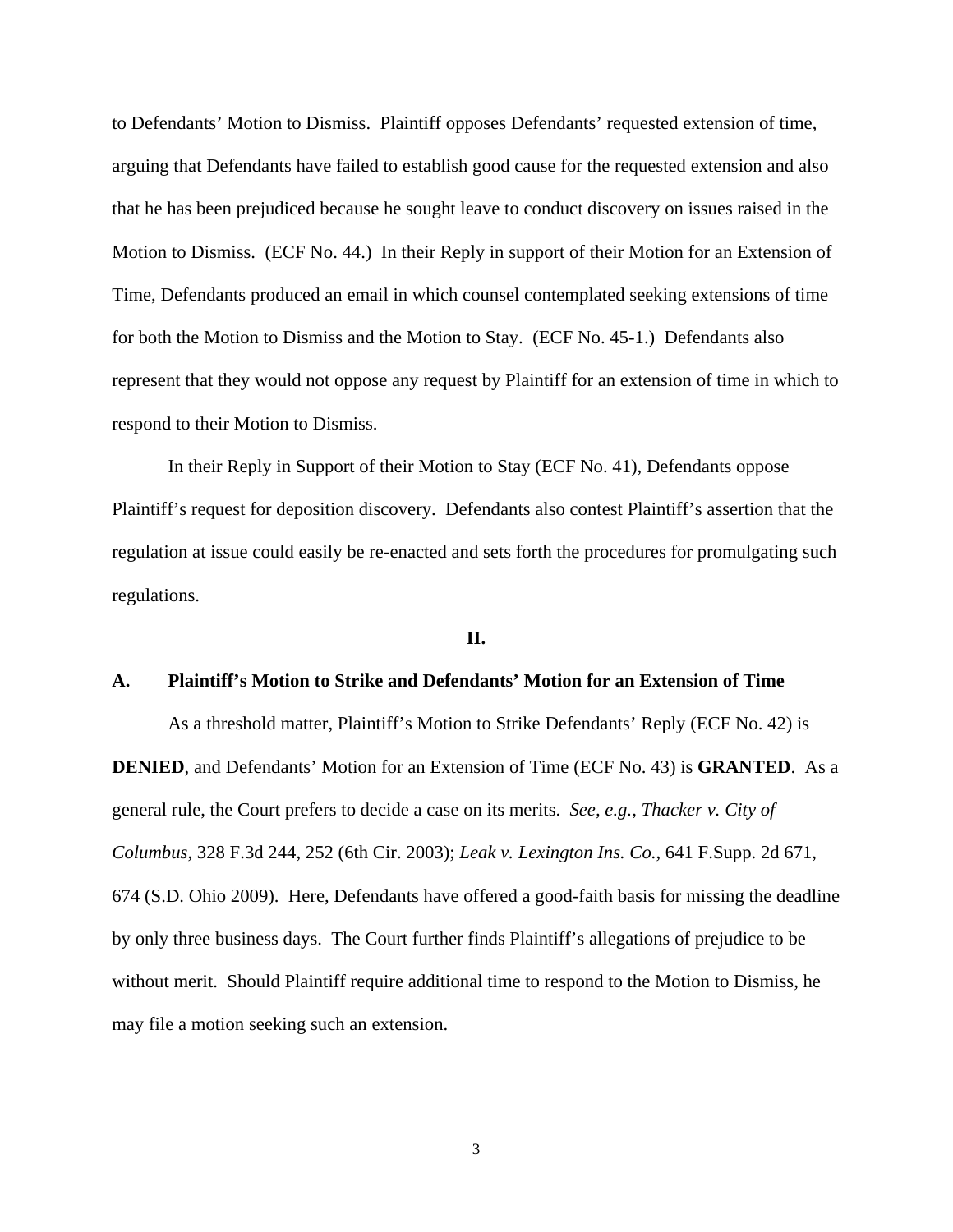## **B. Defendants' Motion to Stay**

Having reviewed the parties' briefs and the pending Motion to Dismiss Case as Moot, the Court is persuaded that a temporary stay of discovery pending resolution of Defendants' Motion Dismiss is warranted.

 A district court has "the inherent power to stay proceedings based on its authority to manage its docket efficiently." *Ferrell v. Wyeth–Ayerst Labs., Inc.,* No. 1:01-cv-447, 2005 WL 2709623, \*1 (S.D. Ohio Oct. 21, 2005) (citing *In re Airline Pilots Ass'n. v. Miller*, 523 U.S. 866, 880 (1998)); *see also Landis v. N. Am. Co.,* 299 U.S. 248, 254–55 (1936). The Court, however, "'must tread carefully in granting a stay of proceedings since a party has a right to a determination of its rights and liabilities without undue delay.'" *Id.* (quoting *Ohio Envtl. Council v. U.S. Dist. Ct.,* 565 F.2d 393, 396 (6th Cir. 1977)). In deciding whether to grant a stay, courts commonly consider factors such as: (1) the need for a stay; (2) the stage of litigation; (3) whether the non-moving party will be unduly prejudiced or tactically disadvantaged; (4) whether a stay will simplify the issues; and (5) whether burden of litigation will be reduced for both the parties and the court. *Grice Eng'g, Inc. v. JG Innovs., Inc.,* 691 F. Supp. 2d 915, 920 (W.D. Wis. 2010) (citations omitted). The movant bears the burden of showing both a need for delay and that "neither the other party nor the public will suffer harm from entry of the order." *Ohio Envtl. Council*, 565 F.2d at 396.

As Defendants point out and Plaintiff does not dispute, the pending Motion to Dismiss presents threshold legal questions. In addition, resolution of the Motion to Dismiss could dispose of the entire case or at least simplify the issues presented in this action. Adjudication of the Motion to Dismiss prior to the parties' engaging in discovery could therefore preserve both judicial and counsel's resources. Moreover, although this case has been pending for a number of

4